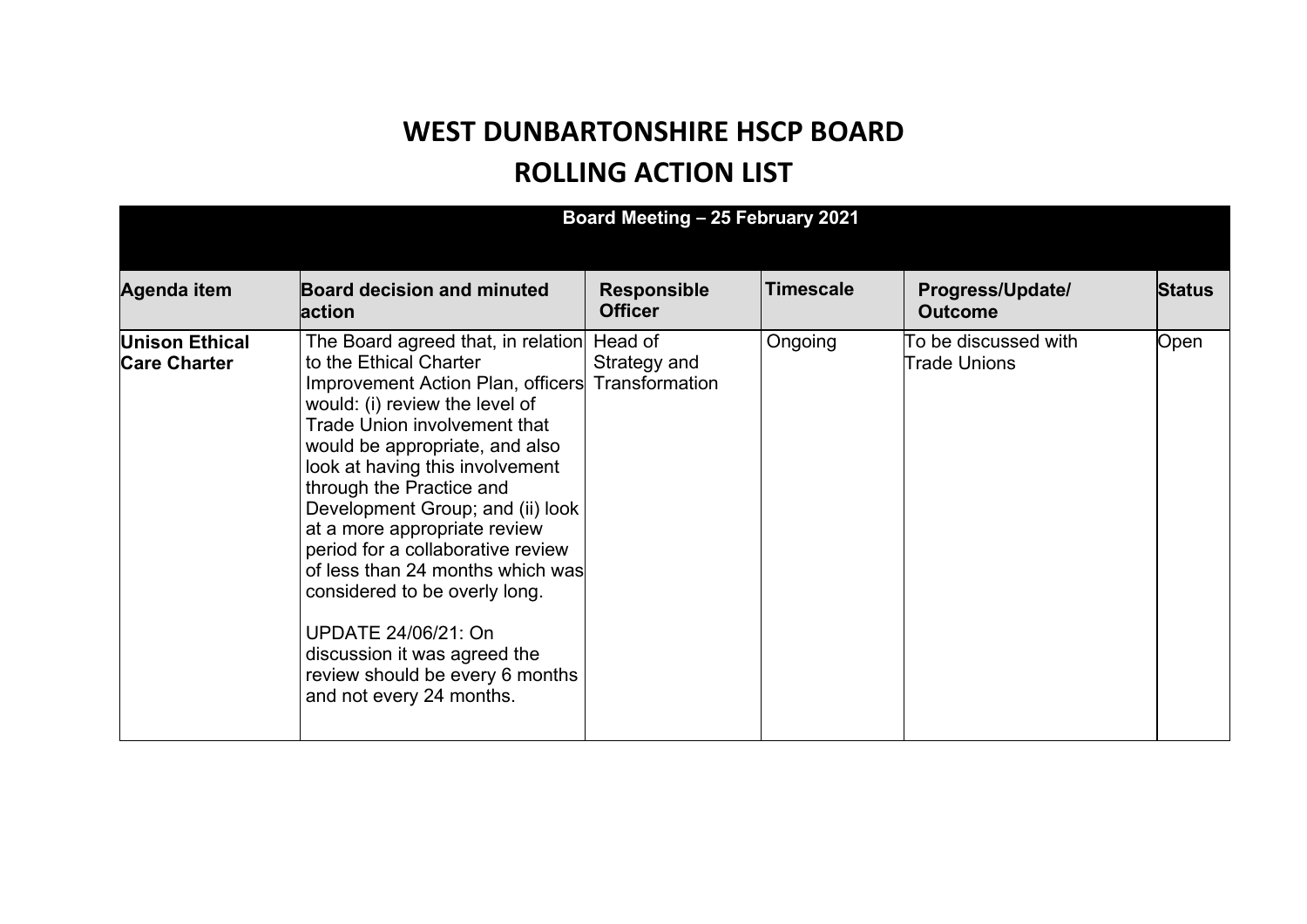| <b>Update On The</b><br>Implementation<br>Of<br><b>Eligibility</b><br><b>Criteria For</b><br><b>Adult Social</b><br>Care | The Partnership Board agreed<br>that a report providing<br>monitoring data from the<br>implementation of the new<br>assessment would be provided<br>to the Board in 6 months from<br>launch and data will be<br>published annually in the HSCP<br>Performance Report.<br>UPDATE: $19/08/21 -$ This has<br>been placed on the Forward<br><b>Planner for November HSCP</b><br>Board meeting. | Head of | Strategy and<br>Transformation          | November 2021    | On forward planner                 | Open          |
|--------------------------------------------------------------------------------------------------------------------------|--------------------------------------------------------------------------------------------------------------------------------------------------------------------------------------------------------------------------------------------------------------------------------------------------------------------------------------------------------------------------------------------|---------|-----------------------------------------|------------------|------------------------------------|---------------|
|                                                                                                                          |                                                                                                                                                                                                                                                                                                                                                                                            |         | <b>Board Meeting - 26 November 2020</b> |                  |                                    |               |
| Agenda item                                                                                                              | Board decision and minuted action                                                                                                                                                                                                                                                                                                                                                          |         | <b>Responsible</b><br><b>Officer</b>    | <b>Timescale</b> | Progress/Update/<br><b>Outcome</b> | <b>Status</b> |